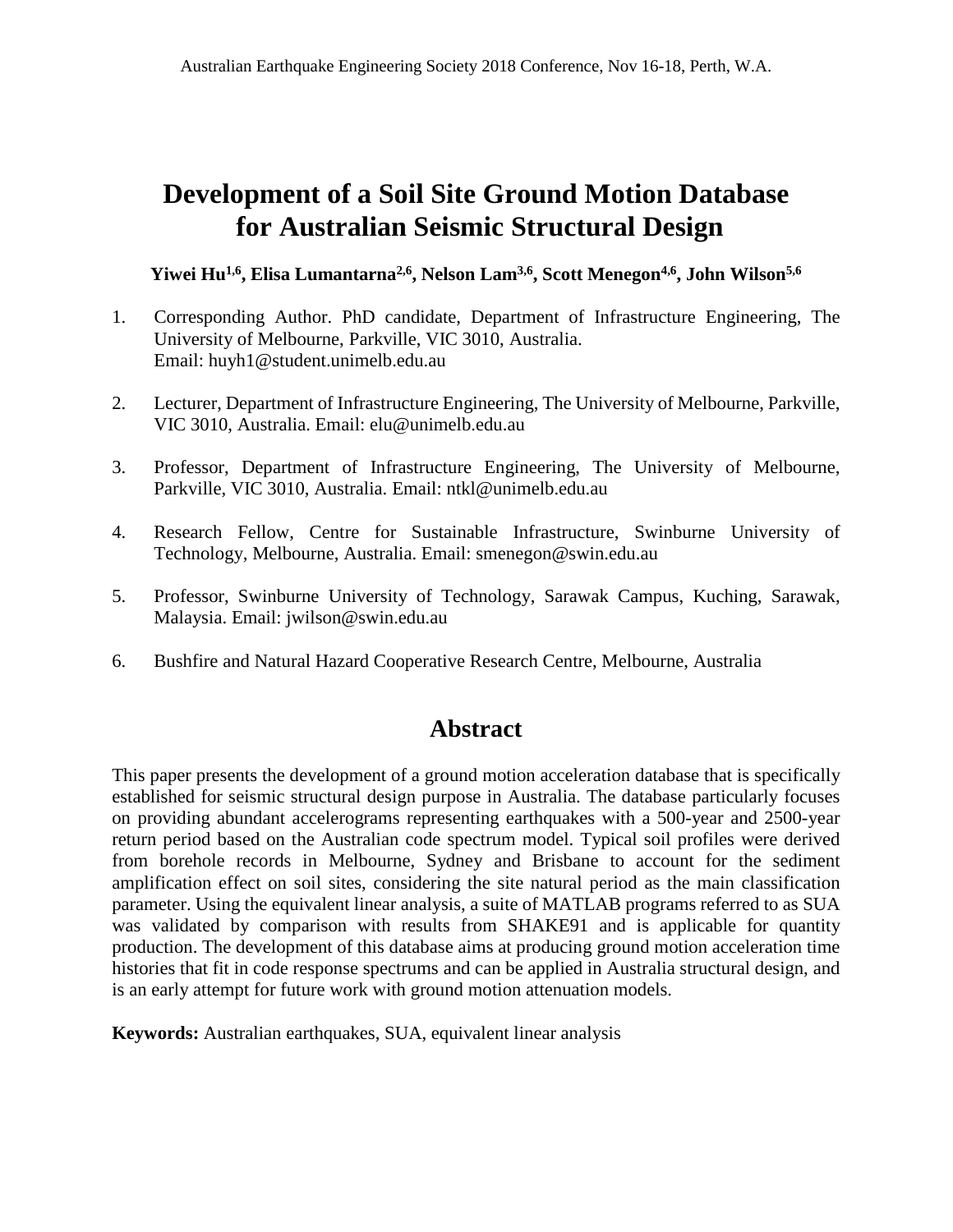# **1. INTRODUCTION**

The seismological models are developed to predict ground motion properties in the frequency domain from earthquake magnitude generated at the source of the seismic waves, and to generate a realistic response spectra model. For seismically active regions, the strong instrumented data with various combinations of earthquake magnitude, distance from recording site to the source and site geological condition are sufficient to carry out regression analysis and derive empirical attenuation models. On the other hand, regions of low and moderate seismicity, due to lack of local strong earthquake data, are inclined to use small tremors and aftershocks. The relatively weak ground motion records would induce lower response spectra in the long-period range (displacement), which often controls the seismic design of tall buildings. Therefore, empirical models derived based on purely regression analysis in these regions cannot represent the properties of rare and disastrous strong seismic events. An alternative approach to generate response spectra in regions of lower seismicity is to adopt the well-established seismological models from other regions that share similar tectonic conditions but have abundant data of strong earthquakes. However, research that has been carried out that south-eastern Australia, which is categorised as stable intraplate region and has similar attenuation pattern with the unstable north-western America (Wilkie and Gibson, 1995), results in the conclusion that regional analogy solely considering tectonic condition is unsatisfactory.

Following Brune's work in 1970, Lam and his coworkers incorporated the component attenuation model (CAM) into a response spectrum model to investigate the seismic hazard on rock sites (2000a). CAM accounts for the effect from source and crustal path components and expresses the Fourier amplitude spectrum as a product of several seismological parameters. CAM has the advantage of being able to model each component that would contribute to the attenuation of the seismic shear waves, therefore the lack of strong ground motion records or poor resolutions of instrumented data in low-frequency motions would not influence the accuracy of such model. In this regard, the superiority of CAM compared with conventional empirical models makes it particularly efficient in regions short of indigenous strong records, like most parts in Australia.

In the current Australian Standard 1170.4-2007 for earthquake action, buildings with high importance level, significant sediment effect and structural height, are to be evaluated under Earthquake Design Category (EDC) III using dynamic analysis. For a specific site, appropriate strong ground motion accelerograms recorded on rock sites are selected to have an average response spectrum that approximates the bedrock design spectrum, and are transferred to surface ground motions considering the sediment amplification effect. The resultant surface ground motion time histories are then applied to the structure to capture its behavior at each time step. Most regions and cities in Australia lack well-recorded large earthquake accelerograms to represent destructive seismic event with a return period (RP) of 500 years or 2500 years, causing increasing difficulty to perform dynamic analysis. In some occasions, dynamic analysis would be carried out with casual choice of accelerograms from other countries' earthquake database, some of which may not conform to Australian seismic content. In this study, more reliable accelerograms were collated for direct engineering application based on Australian code response spectra. Currently, the accelerograms have been collated based on the response spectra in accordance with AS1170.4-2007, hence the difference caused by faults and geological conditions was accounted for by using an appropriate earthquake hazard factor depicted in Australia earthquake hazard map.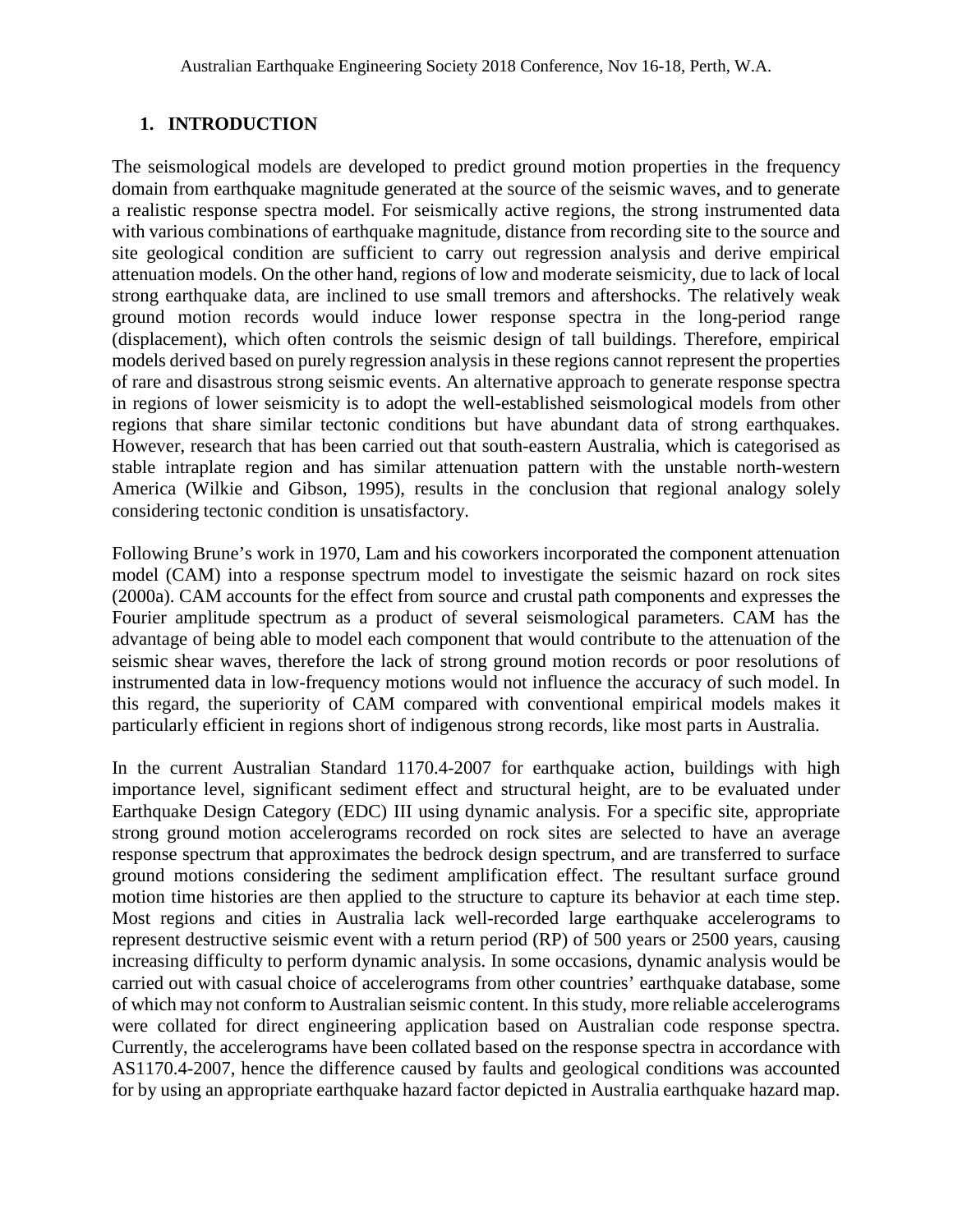Future work will include taking into account ground motion attenuation models in the collation of accelerograms to provide more sophisticated ground motion database.

### **2. METHODOLOGY**

The overall methodology adopted in this study is to firstly select ground motion accelerograms on rock sites with preferred magnitude-distance (M-R) combinations from the Pacific Earthquake Engineering Research (PEER) Center considering the return period to be 500 or 2500 years(PEER, 2014). Then the accelerograms were scaled to approximate the Australian code response spectrum for generic class B rock. The scaled bedrock accelerograms were used to simulate soil site surface time histories using a MATLAB-based program referred to as SUA (Robinson, Dhu and Schneider, 2006) that employs equivalent linear one-dimensional response analysis to compute regolith site response. The soil profiles, with large diversity in terms of natural period and shear wave velocity, were derived from geotechnical borehole logs in Melbourne, Sydney and Brisbane. The detailed numerical process and soil site accelerogram conduction are presented in this section.

#### **2.1 Selection of Ground Motion Accelerogram**

As a region of low to moderate seismicity, Australia lacks well-recorded indigenous strong seismic events and ground motion data. Therefore, to construct a database with accelerograms that are representative of Australian seismic source and crustal characteristics, real ground motion records from other countries or regions were selected carefully based on fault type, site geological condition and the magnitude and epicentral distance (M-R) combination. The records were obtained from PEER Center based on the following searching criteria. The preferred fault type is the Reverse/Oblique fault type which is the most common fault type in Australia. V<sub>30</sub> was selected to eliminate records from generic soil site conditions.

- Reverse/Oblique fault type;
- Magnitude ranges from 4 to 7;
- Joyner-Boore distance  $R_{ib}$  (defined as the distance to the fault projection to the surface) ranges from 10 to 150 km;
- $V_{30}$  ranges from 600 to 1800 m/s.

A further selection criterion is the M-R combination which would determine the intensity of seismic events. In regions of lower seismicity, explicitly defining the geometry and degree of activity of seismic source zones that would influence the subject site is difficult. In this study, the uniform seismicity approach was adopted that assumes a uniformly distributed circular source zone around the given site (Lam *et al.,* 2000b). Based on the Gutenberg-Richter magnitude recurrence relationship, Eq. (1) is introduced to determine the M-R relationship.

$$
M = 5 + {\log_{10}(2\pi R^2 T_{RP}) - 7 + a_5}/b
$$
 (1)

The seismicity parameters  $a_5 = 1.6$  and  $b = 0.9$  were assigned to describe a typical moderately active intraplate seismic region (Lam *et al.,* 2000b). Solving Eq. (1) with a set of earthquake magnitude and  $T_{RP}$  equals to 500 and 2500 gives the corresponding range of source-to-site distance. To allow for relative deviation, the distance range for record selection was broadened. For example, for a 500-year-return-period record selection, if the magnitude of the event is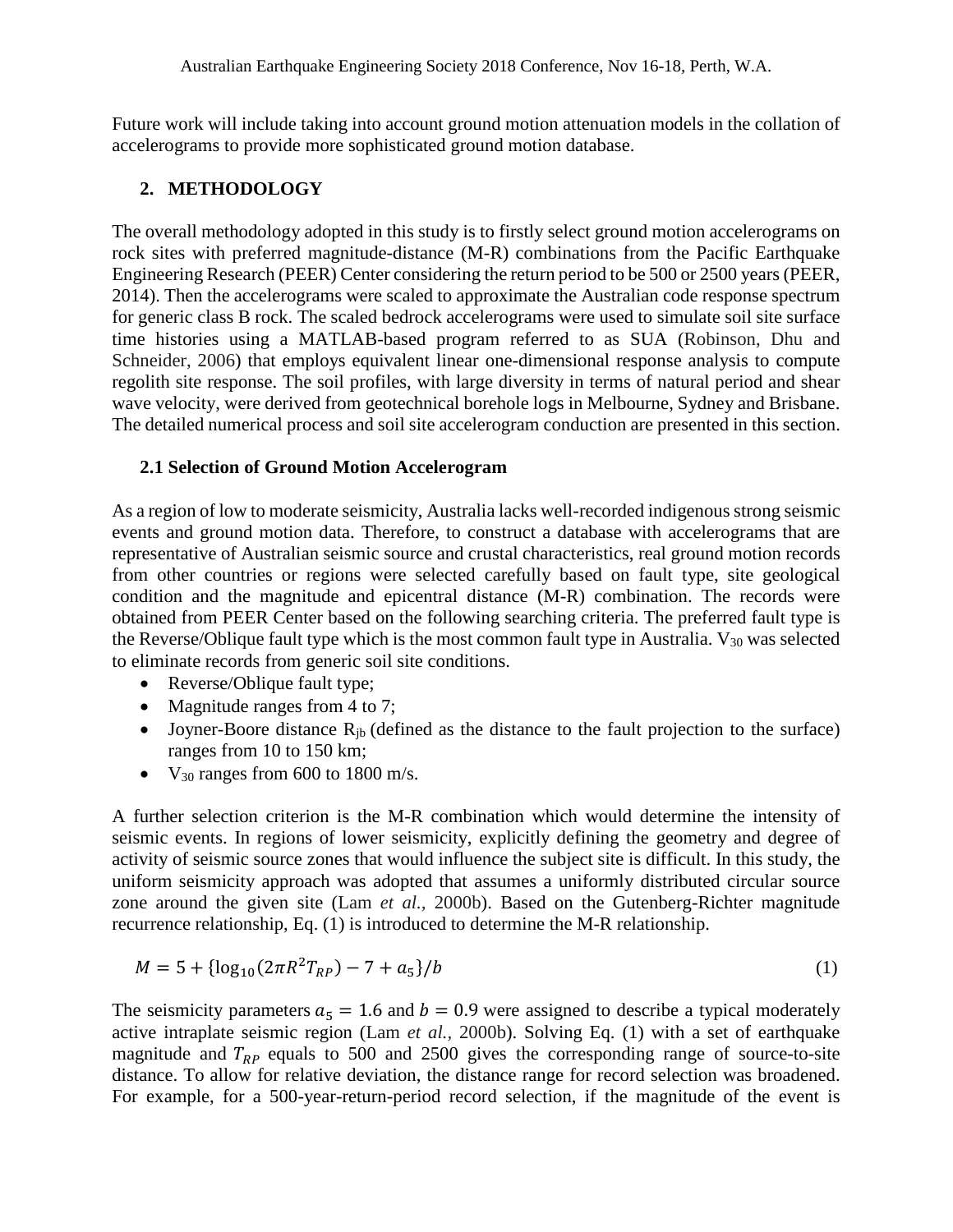Australian Earthquake Engineering Society 2018 Conference, Nov 16-18, Perth, W.A.

between 5 and 6, the distance criterion allows the  $R_{ib}$  to range between 10 km to 70 km, corresponding to the solution of M equals to 4 and 7. It is noteworthy that directivity was not considered in this study. Table 1 summarised the appropriate  $R_{ib}$  range for each magnitude range and return period.

| <b>Magnitude Range</b> |     | 500-year-RP $R_{ib}$ Range (km) |     | 2500-year-RP $R_{ib}$ Range (km) |     |
|------------------------|-----|---------------------------------|-----|----------------------------------|-----|
| Min                    | Max | Min                             | Max | Min                              | Max |
|                        |     |                                 |     |                                  |     |
|                        |     |                                 |     |                                  |     |
|                        |     |                                 |     |                                  |     |

**Table 1 500 and 2500 Years Return Period M-Rjb Range**

#### **2.2 Scaling Process**

The magnitude scaling refers to multiplying the entire acceleration time history by a certain factor to adjust the amplitude of the accelerogram. In this study, magnitude scaling has been applied and the scaling factor was determined based on the response spectral acceleration in accordance with AS1170.4-2007 with a design hazard factor of 0.08 for Melbourne. Taking 500-year-return-period code rock spectrum as an example, the area As under the standard acceleration response spectrum, period ranging from 0.3 second to 1 second, was calculated as the scaling measurement. The reference period lower and upper boundary were chosen considering the majority structural natural period range as illustrated in Figure 1.



**Figure 1 Demonstration of Standard Scaling Measurement**

For each accelerogram selected in Section 2.1, the area under the response spectrum in the same period range was obtained as  $A_i$ . The ratio of  $A_s$  over  $A_i$  was used as the scaling factor to modify individual accelerogram to approximate the code response spectrum. To avoid losing much of the frequency content of a certain seismic even, the scaling factor was limited to 0.75 to 1.5. Records with a scaling factor outside this range were eliminated from this study. As a result, 16 records were selected with 500 years return period and 15 with 2500 years return period. The response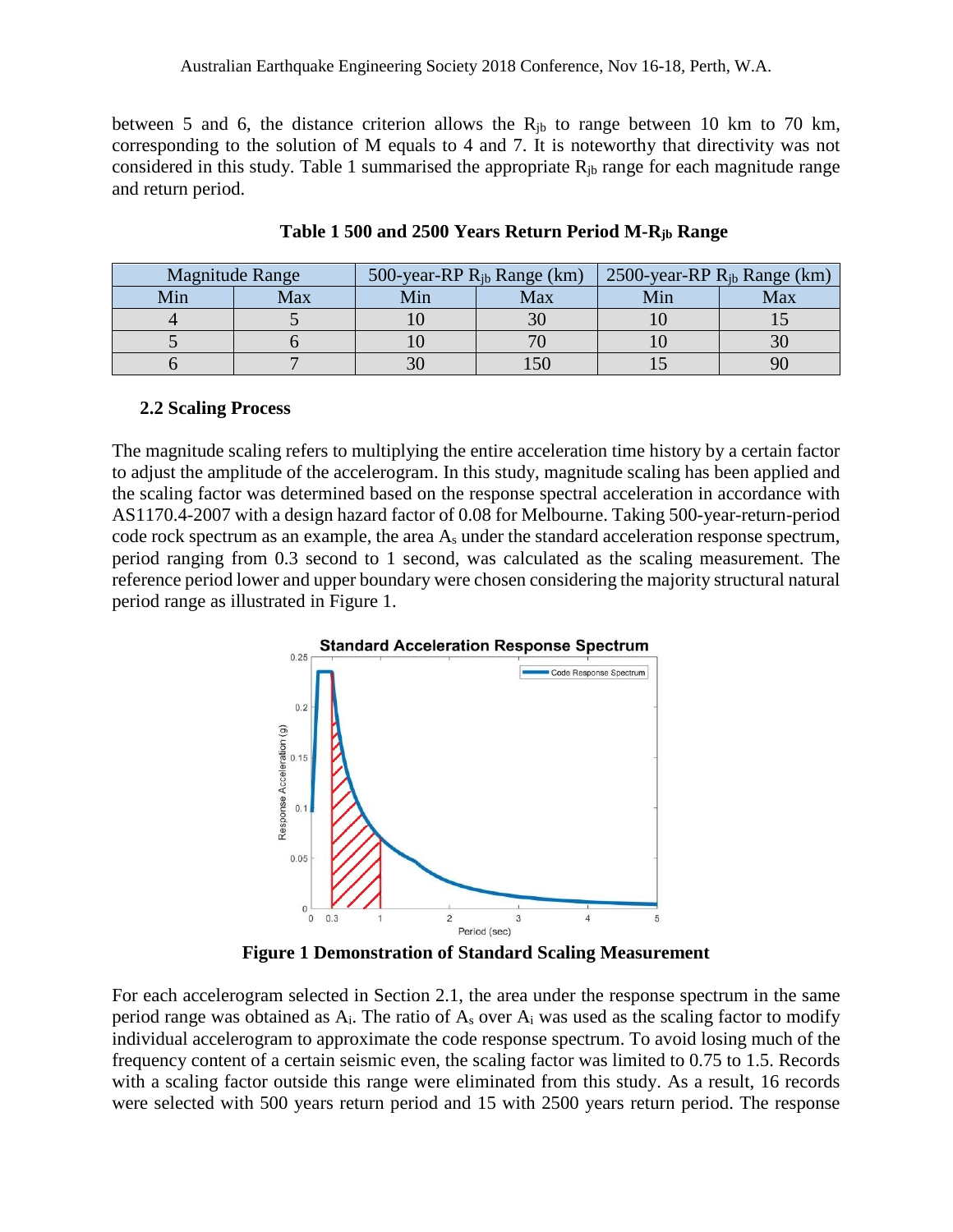spectrum of each scaled record is superimposed to the mean response spectrum in Figure 2 (the dynamic properties include response spectral acceleration, RSA; response spectral velocity, RSV and response spectral displacement, RSD). Some humps can be observed from individual response spectrum; however, they are eliminated during the averaging process.



**Figure 2 Individual and Mean Response Spectra for Rock Site Accelerograms**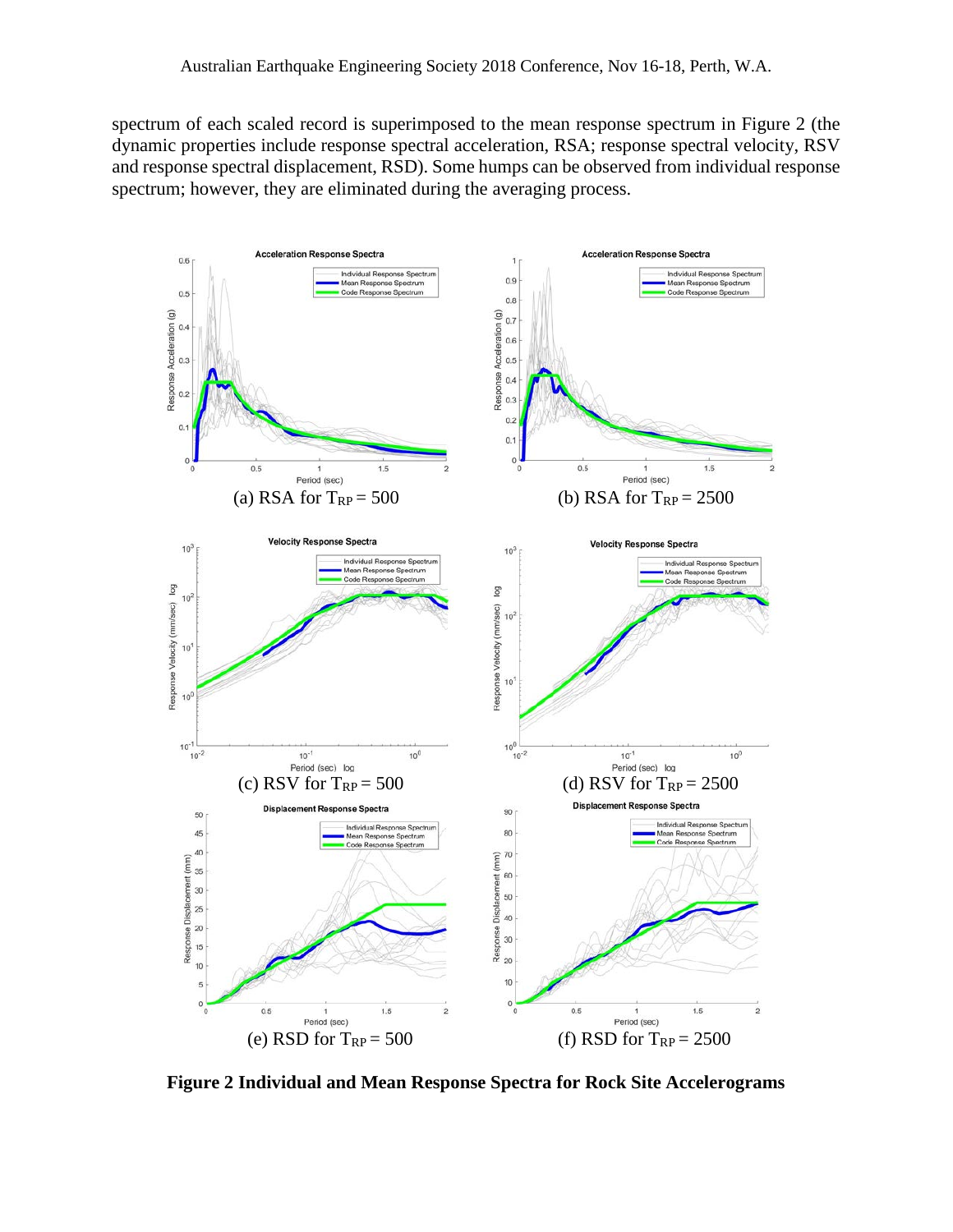#### **2.3 Soil Profile Generation**

This section describes how soil profiles are generated to simulate the soil amplification effect. Compared with the modulus reduction factor, damping ratio or soil density, the sediment amplification factor is more sensitive to the shear wave velocity and thickness of each soil layer (O'Connor *et al*., 2003). Therefore, extra care must be taken in calculating the shear wave velocity. Firstly, the density of each layer was assigned considering soil type, depth and water content (dry clay density is typically in the range of 1.43 to 2.14  $g/cm^2$ , wet clay 1.63 to 2.25  $g/cm^2$ , dry sand 1.32 to 1.63 g/cm<sup>2</sup>, wet sand 1.84 to 2.04 g/cm<sup>2</sup>, dry gravel 1.53 to 1.73 g/cm<sup>2</sup> and wet gravel 2.04 to 2.25 g/cm<sup>2</sup>). Given the ground water level and soil unit weight (based on the density), the vertical effective pressure in the middle thickness for each soil layer can be calculated accordingly. Based on the logging report description on the consistency for both cohesive and non-cohesive soils (and sometimes directly provided in the report by sampling and experiment), the normalised Standard Penetration Test (SPT)  $N_{60}$  value was assumed according to the Queensland Geotechnical Borehole Logging Guideline (2016). Eq. (2)-(4) from PEER Guideline were adopted to estimate shear wave velocity profiles based on the SPT  $N_{60}$  value and vertical effective pressure (Wair, DeJong and Shantz, 2012), where Eq. (2)-(3) were obtained from PEER's study and Eq. (4) from Rollin's research in 1998.

$$
V_s = 26 \times N_{60}^{0.17} \times \sigma'_v^{0.32}
$$
 for clay  
\n
$$
V_s = 30 \times N_{60}^{0.23} \times \sigma'_v^{0.23}
$$
 for sand (3)

$$
V_s = 53 \times N_{60}^{0.19} \times \sigma'_v^{0.18} \qquad \text{for travel} \tag{4}
$$

The bedrock shear wave velocity was adopted based on the average of typical velocity ranges from previous literatures for various rock types for simplification (Koerperich, 1980; Ahmed, 1989; Fasani *et al*., 2013). To represent a variety of site sediment and rock conditions, 53 borehole records from capital cities across Australia were examined to include various soil depth, site natural period and weighted shear wave velocity. As a result, 53 soil profiles were generated in this study, 5 of which were classified as Class D soils, 4 as Class E soils and the rest as Class C soils, according to the site classification criteria in AS1170.4-2007. The shear wave velocity profiles for the 53 boreholes are presented are in Figure 3. The site natural period was defined as the shear-wave travel time through four times the soil thickness (as shown in Eq. (5)), and the shortest and longest natural period obtained in this study is 0.06 and 0.81 second, respectively.

$$
T_n = \left. \begin{array}{c} 4 \times H_{V_s} \end{array} \right) \tag{5}
$$

where H is the total depth of the site soil and  $V_s$  is the weighted average shear wave velocity.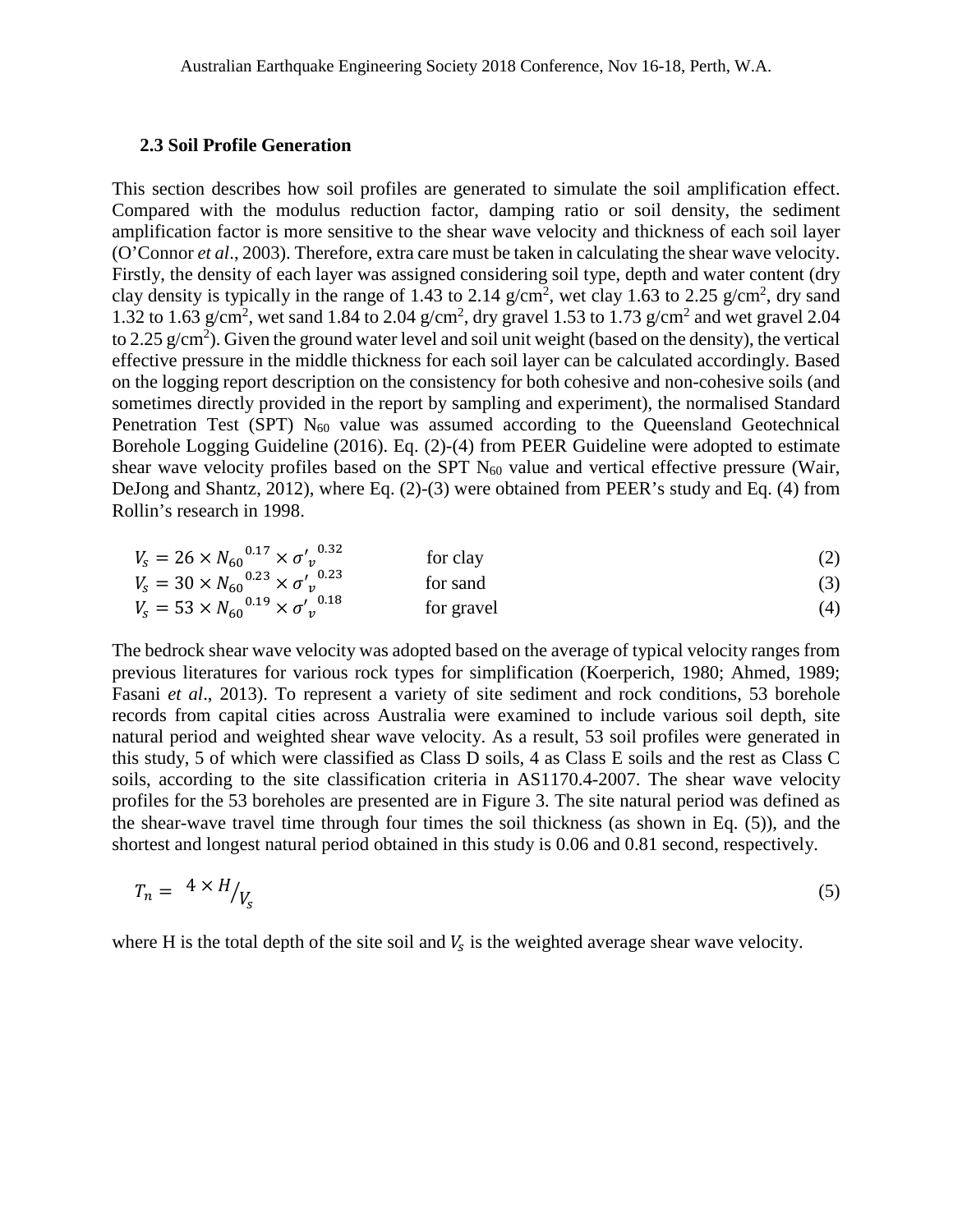

**Figure 3 Soil Shear Wave Velocity Profile**

#### **2.4 Soil Amplification**

The presence of soils and extremely weathered rocks can amplify the intensity of ground motions significantly due to decrease in shear wave velocity compared with bedrock, thus soil amplification effect is a vital component in seismic structural design and analysis. This effect was modelled in this study using the equivalent linear approach to describe the vertical propagating shear wave in a one-dimensional manner. There are many widely-accepted programs using this technique to transfer the bedrock ground shaking in to soil surface acceleration time history, for example SHAKE91 (Idriss and Sun, 1992), EERA (Bardet, Ichii and Lin, 2000) and SUA (Robinson, Dhu and Schneider, 2006). The MATLAB-based SUA program employed in this study has its advantage in transparency and allow for quantity production with loop routines compared with SHAKE and EERA.

To account for the soil non-linear response under severe strain, the modulus reduction and damping ratio curves were defined by the soil plasticity indices PI according to Hardin and Drnevich Model (1972). It is noteworthy that the ratio between the effective strain and maximum strain was determined relevant to the earthquake magnitude using Idriss and Sun's estimation equation (1992), as shown in Eq. (6), rather the default value of 0.65. The iterative convergence rate was selected to be 5% in a maximum of 50 trials.

$$
\gamma_{eff} = \left. \frac{(M-1)}{10} \right|_{10} \tag{6}
$$

#### **3. RESULT AND DISCUSSION**

#### **3.1 Mean Response Spectra for Three Soil Classification**

The response spectra on soil sites were averaged based on their site classification to observe the general amplification effect of sediments and to compare the mean response spectra with code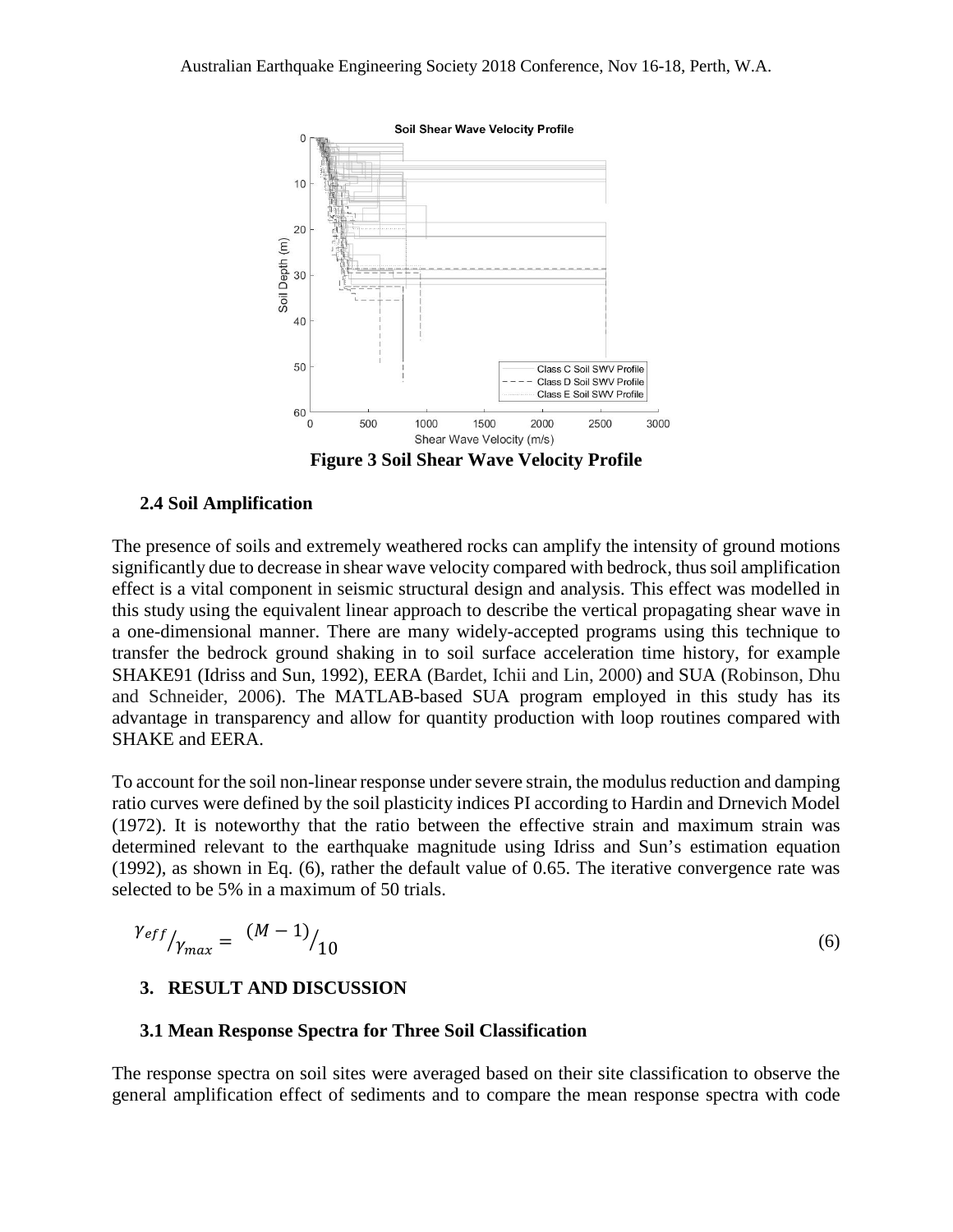response spectra. The period range examined here was extended to 5 seconds to obtain lowfrequency response and to include possible long-period response spectral displacement reduction. During the averaging process of the response spectra in difference sites, the true response behavior is lost (Lam and Wilson, 2004). However some resonance effect can still be observed in shortperiod range ( $RSA_{\text{max}}$ ) for Site Class C and in long-period range ( $RSD_{\text{max}}$ ) for Site Class E.

To construct the response spectra, two corner periods have been defined based on an extensive study on attenuation model in Australia (Lam *et al.,* 2000b). The determined corner periods are designed for rock site situation but are extended to soil sites in AS1170.4-2007. From observation of Figure 4 (c) and (d), the first and second corner periods, which respectively define the periods at which the maximum acceleration and displacement occur, could be different from the rock site corner periods. However, revising the standard response spectra is outside the scope of this study, and the mean response spectra are presented here for demonstration purpose only. The red lines in Figure 4 represent the code spectra for rock site and three classes of soil sites from AS1170.4- 2007.

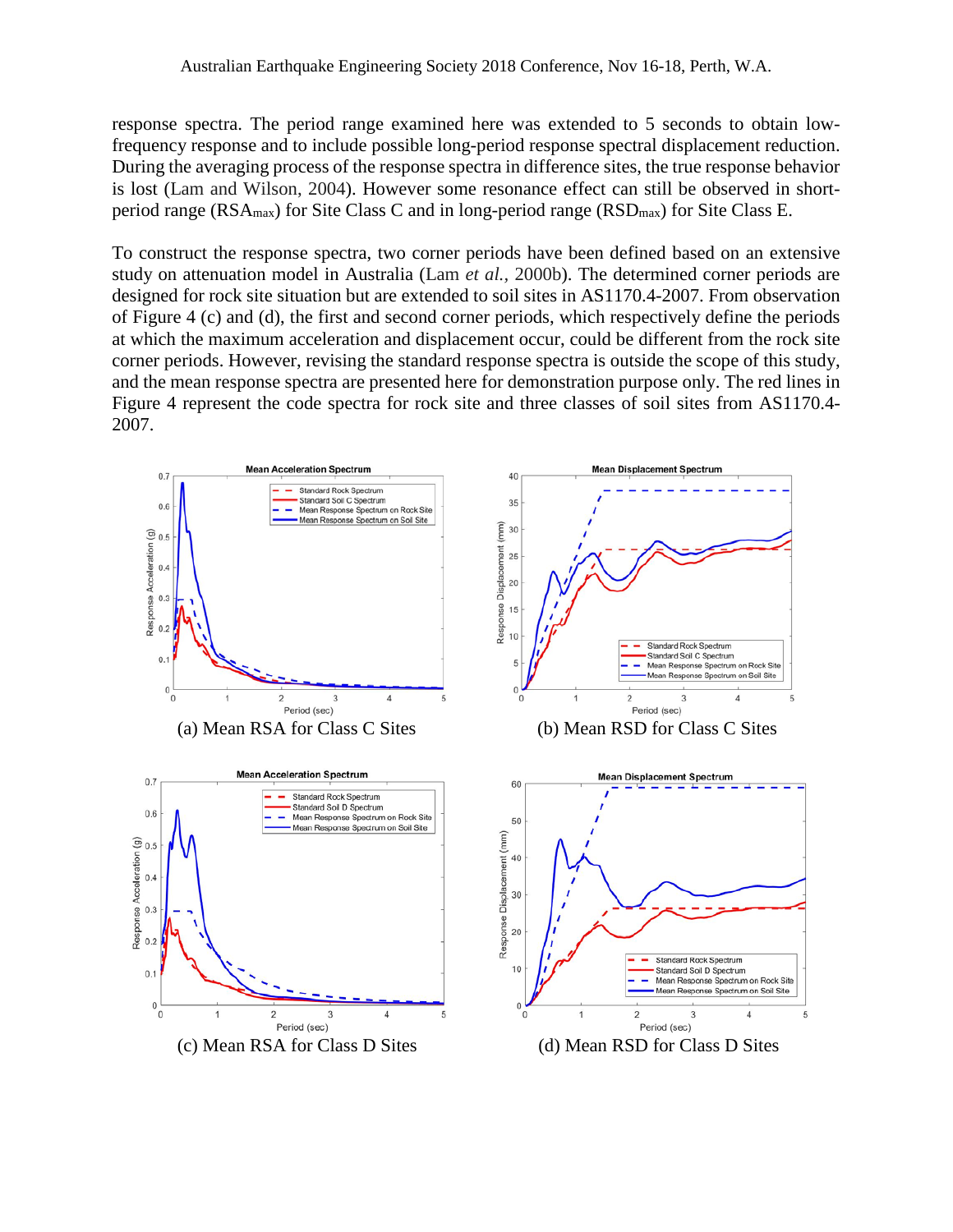

**Figure 4 Mean Response Spectra with 500-year Return Period**

#### **3.2 Comparison of Soil Amplification Effect**

Unlike other international code of practice (IBC, 2006) that utilises the average shear wave velocity in the surface 30 meters depth as the site classification criteria, the Australian Standard distinguishes site sub-soil class based on the combination of soil depth to the bedrock as well as the average shear wave velocity in the whole profile. The definitional difference between Class C shallow soil site and Class D deep or soft soil site in AS 1170.4 is whether the low-amplitude natural period exceeds 0.6 seconds. The influence of site natural period on the soil amplification effect was investigated in this study. As mentioned in section 2, the natural site periods calculated from soil profiles range between 0.06 to 0.81 second. 4 soil profiles with gradually increasing lowamplitude period have been selected and the corresponding response spectra are compared herein. The natural site periods  $T_n$  in second and the associated site classes are 0.099 (Class C), 0.294 (Class C), 0.504 (Class C) and 0.683 (Class E). The shear wave velocity profile for the four sites is presented in Figure 5. As the average shear wave velocity does not vary much amongst the soil profiles (ranges from 142 to 170 m/s), the significant difference addressed here was contributed by the soil depth and rock velocity.



**Figure 5 Shear Wave Velocity Profile of Four Site with Increasing Natural Period**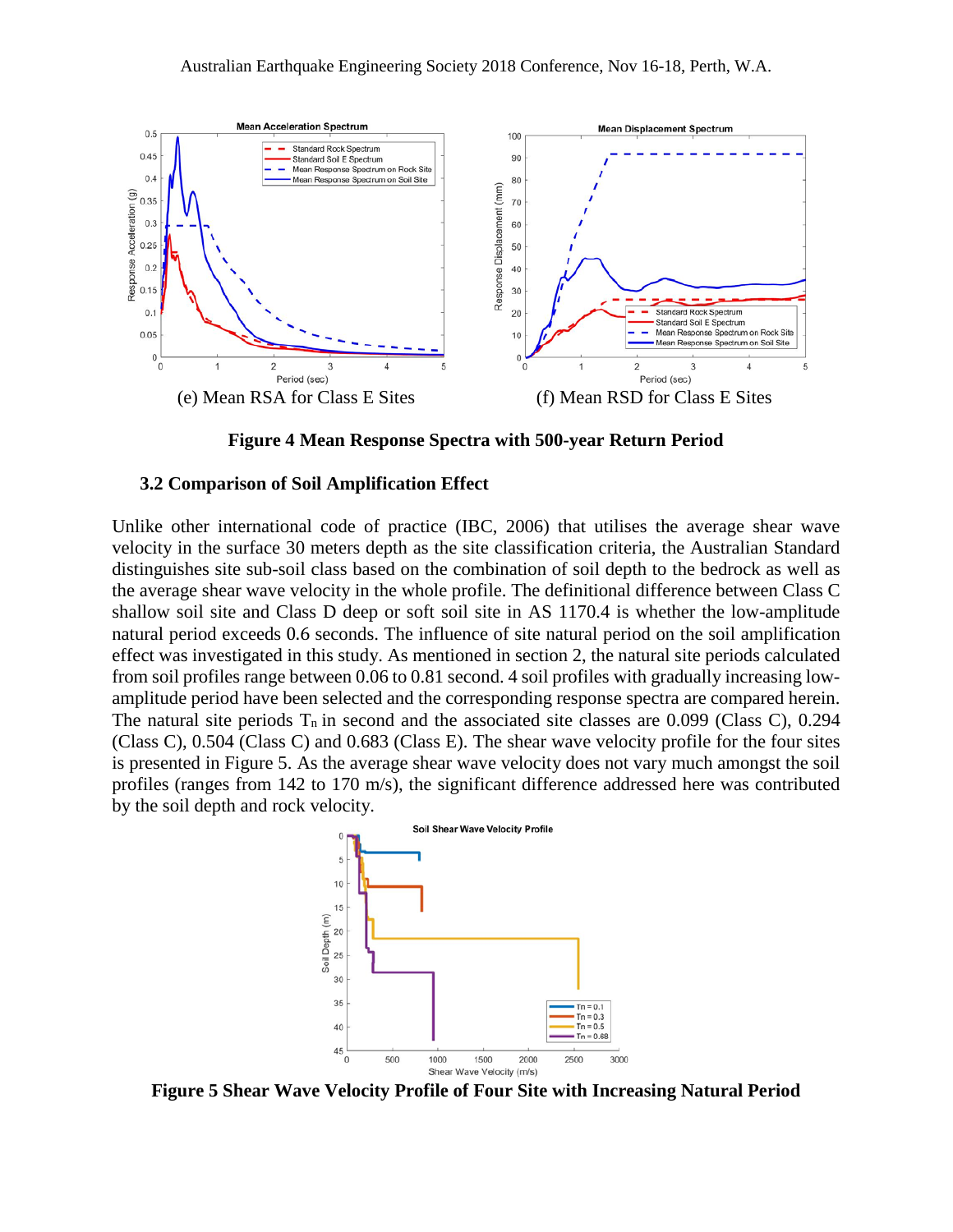As shown in Figure 6, site 3 with a natural site period of 0.5 second has the greatest amplification effect in the low-period range. The reason behind this is that site 3 has the highest rock shear wave velocity compared with the other three sites (by 3 times). When the earthquake shear waves reflected from the soil-air interface reach the bedrock-soil interface, part of the energy would be reflected back to the soil layer and the rest would transmit through the interface and travel down into the earth. The energy loss at the bedrock-soil interface is defined as radiation damping and is related to the impedance ratio, which strongly depends on the rigidity of the bedrock. Namely, the more rigid the rock, the less energy would be lost in radiation damping, and thus stronger the ground motion intensity on soil site.

Observation between plot (a) and (b) in Figure 6 gives clear signs of period shift in soils due to large cyclic strain induced by severe ground shaking. The second peak in the graphs represents the resonance effect at site period. Figures 6 shows increasing site period with the increasing earthquake intensity. Previous research has pointed out that the period shift factor is related to the earthquake intensity, shear wave velocity and soil plasticity indices (Tsang, Chandler and Lam, 2006). A preliminary check was performed based on recommended values by Lam and Wilson (1999). In Eq. (5) and (6),  $T_g$  is the fundamental site period in an earthquake and  $T_i$  is the initial low-amplitude site period.  $RSA<sub>T<sub>i</sub></sub>$  represents the rock response spectral acceleration at the initial site period in  $m/s<sup>2</sup>$ . Results are summarised in Table 2 and 3. The equations tend to overestimate the shifted periods, which are more obvious considering smaller earthquakes ( $RP = 500$  years). It is noteworthy that for site 4, which is a mixture of clay and sand, the fundamental site period associated with 500 years return period motions is closer to the estimated shifted site period for cohesive soil (Eq. (7)) whilst the ground motions associated with 2500 year return period show site fundamental period that is closer to the estimated fundamental period of cohesionless soil (Eq. (8)).

| $\frac{q_g}{T} = 1.05 + 0.1 \times RSA_{T_i}$  | for cohesive soil     |  |
|------------------------------------------------|-----------------------|--|
| $\frac{I_g}{T_i} = 1.3 + 0.1 \times RSA_{T_i}$ | for cohesionless soil |  |

| Site<br>Number | Initial<br>Period<br>(s) | Major<br>Composition | $RP = 500$ yrs<br>$RSA_{Ti}(m/s^2)$ | Shifted<br>Period from<br>Eq. $(7)(8)$ (s) | Shifted<br>Period from<br>Spectra $(s)$ | Period<br>Difference<br>$(\%)$ |
|----------------|--------------------------|----------------------|-------------------------------------|--------------------------------------------|-----------------------------------------|--------------------------------|
|                | 0.1                      | Clay                 | 2.31                                | 0.13                                       | 0.11                                    | 18.18                          |
|                | 0.3                      | Sand                 | 2.30                                | 0.46                                       | 0.32                                    | 43.75                          |
|                | 0.5                      | Clay                 | 1.38                                | 0.59                                       | 0.44                                    | 34.09                          |
|                | 0.68                     | $Mixture^{*1}$       | 1.02                                | 0.95                                       | 0.62                                    | 53.23                          |
|                | 0.68                     | $Mixture^{*2}$       | 1.02                                | 0.78                                       | 0.62                                    | 25.81                          |

#### **Table 2 Period Shift Factor for 500-Year Return Period**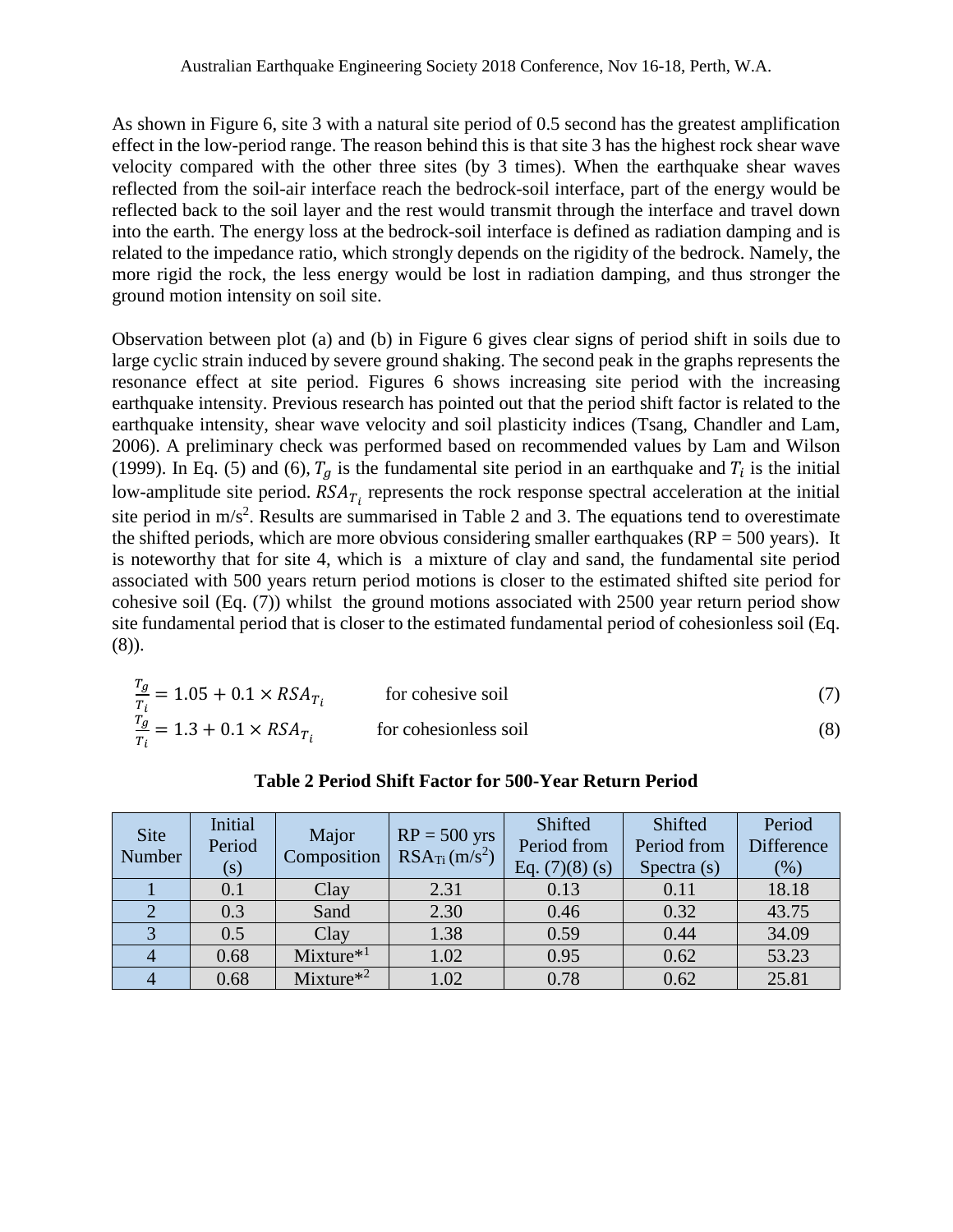| Site<br>Number | Initial<br>Period<br>(s) | Major<br>Composition | $RP = 2500$<br>yrs<br>$RSA_{Ti}(m/s^2)$ | Shifted<br>Period from<br>Eq. $(7)(8)(s)$ | Shifted<br>Period from<br>Spectra $(s)$ | Period<br>Difference<br>$(\%)$ |
|----------------|--------------------------|----------------------|-----------------------------------------|-------------------------------------------|-----------------------------------------|--------------------------------|
|                | 0.1                      | Clay                 | 4.15                                    | 0.15                                      | 0.12                                    | 25.00                          |
|                | 0.3                      | Sand                 | 4.14                                    | 0.51                                      | 0.5                                     | 2.00                           |
| ◠              | 0.5                      | Clay                 | 2.49                                    | 0.65                                      | 0.55                                    | 18.18                          |
|                | 0.68                     | $Mixture^{*1}$       | 1.83                                    | 1.01                                      |                                         | 1.00                           |
|                | 0.68                     | $Mixture^{*2}$       | 4.15                                    | 0.84                                      |                                         | 16.00                          |

| Table 3 Period Shift Factor for 2500-Year Return Period |  |  |  |
|---------------------------------------------------------|--|--|--|
|---------------------------------------------------------|--|--|--|

 $*$ <sup>1</sup>Site 4 composites both clay and sand, both equations are applied. The row marked with  $*$ <sup>1</sup> shows results from Eq. (7); with  $*^2$  shows results from Eq. (8).

As presented in Figure 6, although some de-amplification effect can be observed in short-period range with 2500-year return period ground motions, the ground movement was found to be enhanced on soil site in the long-period range. There is a positive correlation between the maximum spectral displacement amplification factor, defined as the maximum ratio between RSD on soil site and RSD on rock site, and the initial low-amplitude site period. As described before, the average shear wave velocity is similar for the four sites, deeper soil (resulting in higher natural site period) allows for the inelastic deformation to increase the amplitude of shear waves.



**Figure 6 Mean Response Spectra for Rock Site and Subject Soil Sites**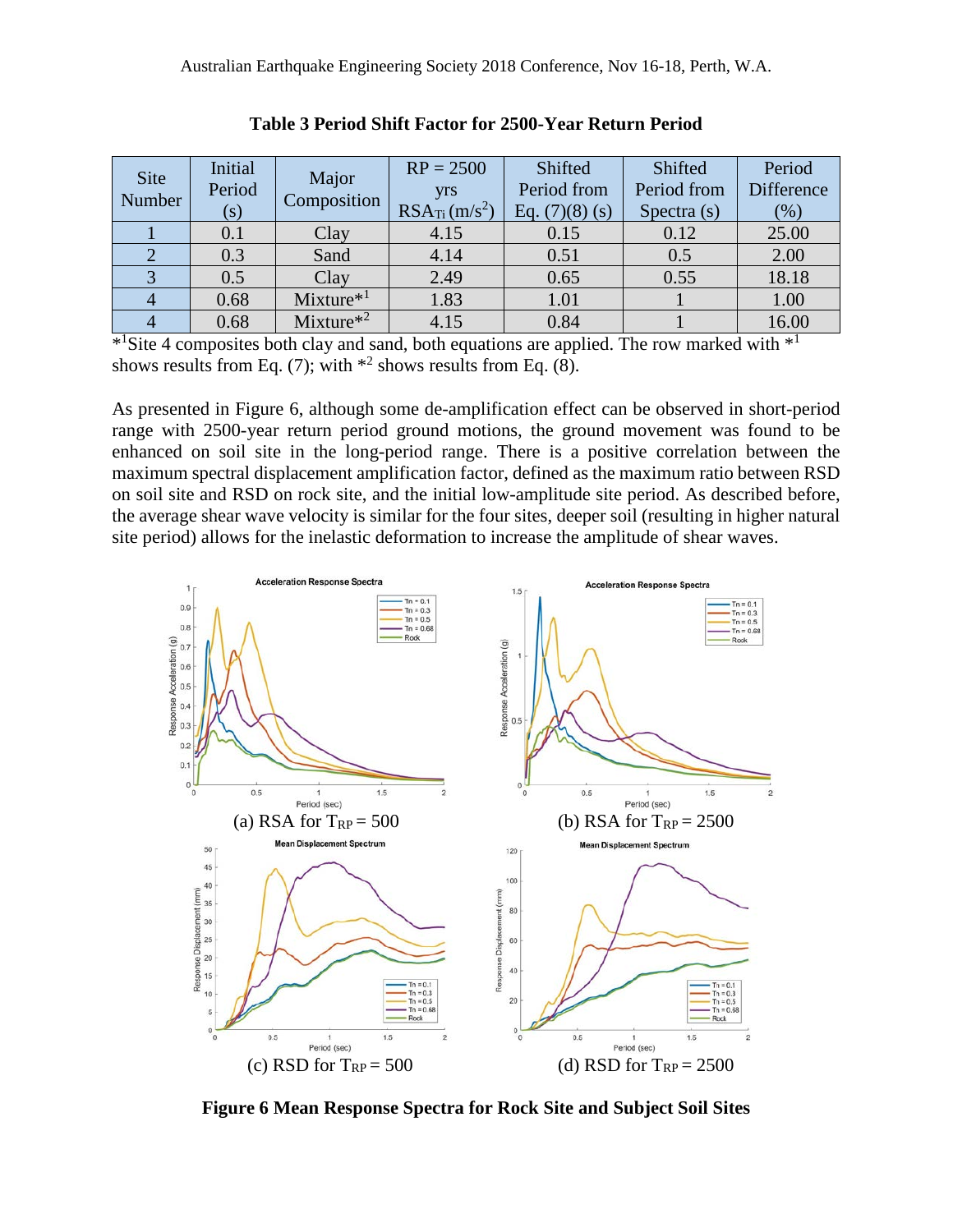# **4. Conclusion**

The purpose of this study is to develop a database with accelerograms for dynamic analysis in structural design. To achieve this aim, rock site ground motion time histories were selected to have appropriate M-R combinations and scaled to approximate the rock response spectra according to AS1170.4-2007. Then the accelerograms on rock sites were used to simulate ground motions on soil sites using one-dimensional equivalent linear analysis to account for soil amplification effect. The soil profiles used in the analyses were derived from borehole log records that were obtained from locations in capital cities across Australia. In the limit of length, the accelerograms generated on soil site are not provided in this conference paper but will be available from the University of Melbourne website (the ground motion database is not yet completed).

This study is a preliminary attempt to generate ground motion time histories that are representative of Australian seismic conditions. Crustal and geological condition variability across the continent will be the emphasis of the authors' future work.

# ACKNOWLEDGEMENT

The support of the Commonwealth Australia through the Cooperative Research Centre program and the Australian Research Council Discovery Project (DP180101593) is gratefully acknowledged.

# **5. REFERENCE**

Ahmed, H. (1989). Application of mode-converted shear waves to rock-property estimation from vertical seismic profiling data. *Geophysics*, *54*(4), 478-485.

Bardet, J. P., Ichii, K., & Lin, C. H. (2000). User's manual for EERA: A computer program for Equivalent-linear Earthquake Site Response Analysis. *Los Angeles, California, USA: University of Southern California*.

Brune, J. N. (1970). Tectonic stress and the spectra of seismic shear waves from earthquakes. *Journal of geophysical research*, *75*(26), 4997-5009.

Fasani, G. B., Bozzano, F., Cardarelli, E., & Cercato, M. (2013). Underground cavity investigation within the city of Rome (Italy): a multi-disciplinary approach combining geological and geophysical data. *Engineering geology*, *152*(1), 109-121.

Hardin, B. O., & Drnevich, V. P. (1972). Shear modulus and damping in soils: design equations and curves. *Journal of Soil Mechanics & Foundations Div*, *98*(sm7).

IBC, I. (2006). International building code. *International Code Council, Inc. (formerly BOCA, ICBO and SBCCI)*, *4051*, 60478-5795.

Idriss, I. M., & Sun, J. I. (1992). User's Manual for SHAKE91. *Center for Geotechnical Modeling, Department of Civil Engineering, University of California, Davis*.